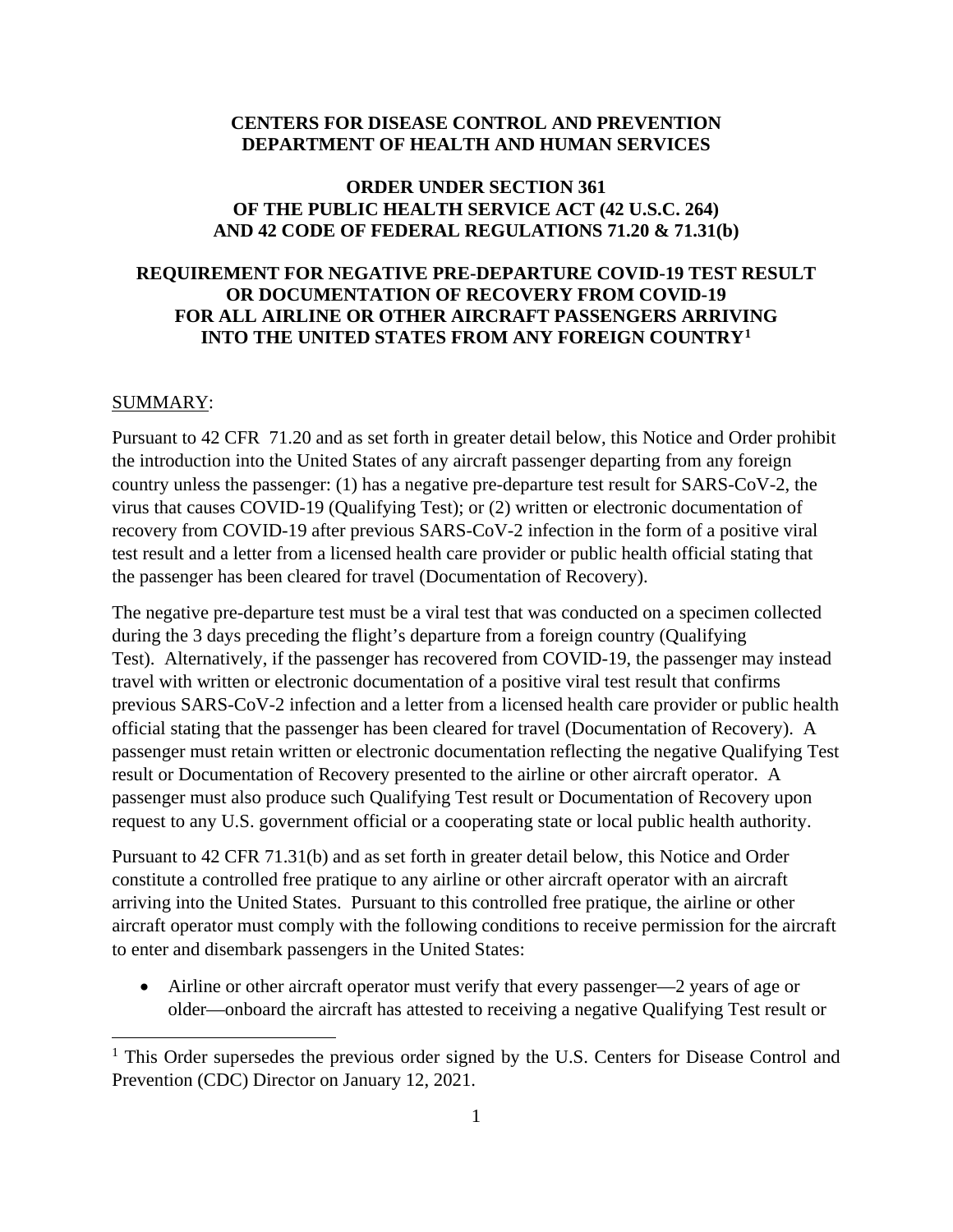to having recovered from COVID-19 after previous SARS-CoV-2 infection and being cleared to travel by a licensed health care provider or public health official.

• Airline or other aircraft operator must confirm that every passenger onboard the aircraft has documentation of a negative Qualifying Test result or Documentation of Recovery from COVID-19.

# STATEMENT OF INTENT:

This Order shall be interpreted and implemented to achieve the following paramount objectives:

- Preservation of human life:
- Preventing the further introduction, transmission, and spread of the virus that causes COVID-19 into the United States, including new virus variants;
- Preserving the health and safety of crew members, passengers, airport personnel, and communities; and
- Preserving hospital, healthcare, and emergency response resources within the United States.

## DEFINITIONS:

*Aircraft* shall have the same definition as under 42 U.S.C. 40102(a)(6). "Aircraft" includes, but is not limited to, commercial, general aviation, and private aircraft destined for the United States from a foreign country.

*Aircraft Operator* means an individual or organization causing or authorizing the operation of an aircraft.

*Airline* shall have the same definition as under 42 CFR71.1(b).

*Attest/Attestation* means having completed the attestation in Attachment A. Such attestation may be completed in written or electronic form. The attestation is a statement, writing, entry, or other representation under 18 U.S.C.  $1001<sup>2</sup>$  $1001<sup>2</sup>$  $1001<sup>2</sup>$ 

<span id="page-1-0"></span><sup>&</sup>lt;sup>2</sup> CDC encourages airline or aircraft operator to incorporate the attestation into paperless checkin processes. Airline or aircraft operator may use a third party (including a third-party application) to collect attestations, including to provide translations. But airline or aircraft operator has sole legal responsibility to provide and collect attestations, to ensure the accuracy of any translation, and to comply with all other obligations under this Order. Airline or aircraft operator is responsible for any failure of a third party to comply with this Order. Airline or aircraft operator may not shift any legal responsibility to a third party.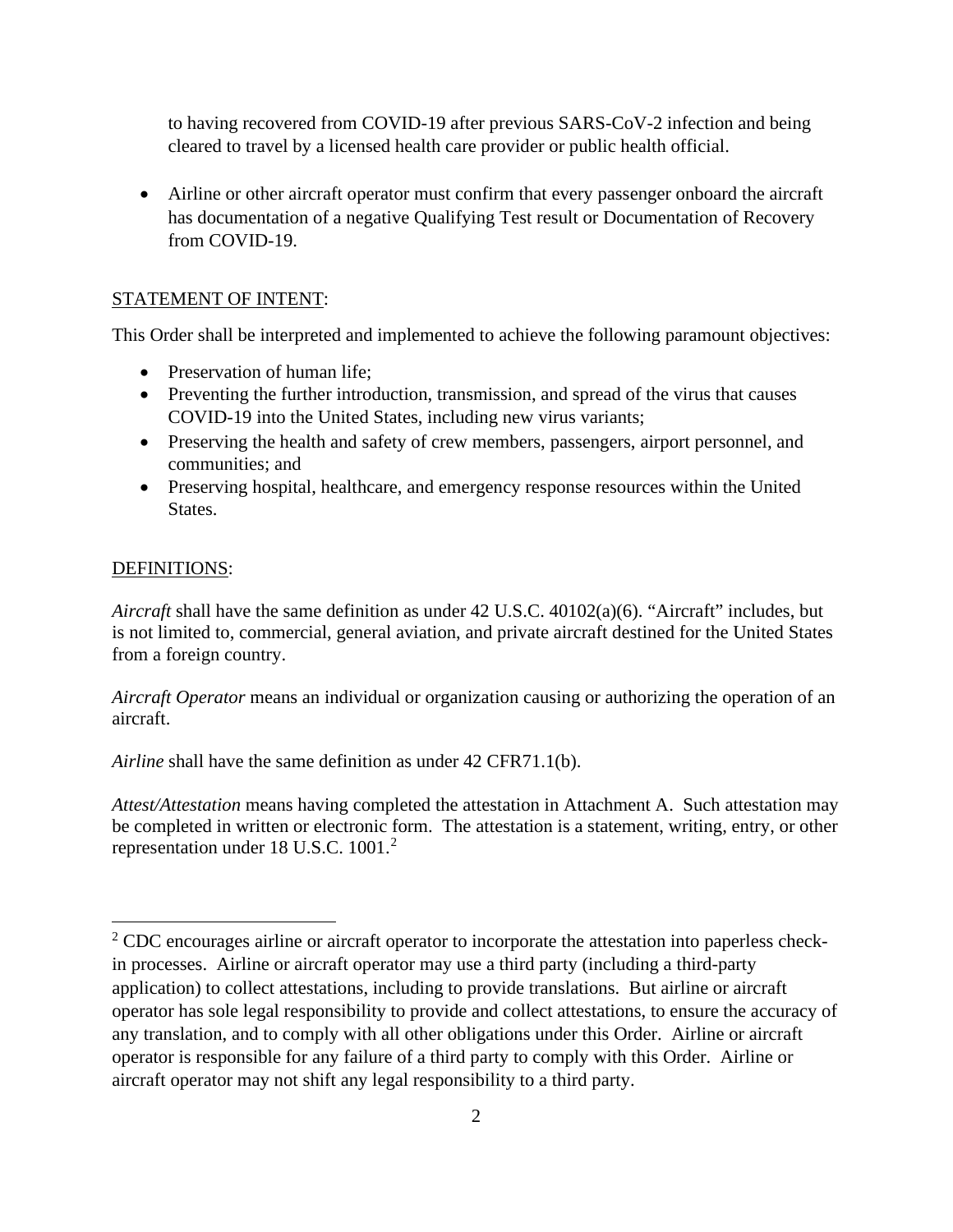*Confirm that every passenger onboard the aircraft has documentation reflecting a negative Qualifying Test result* means confirmation that:

- 1) the personal identifiers (e.g., name and date of birth) on the negative Qualifying Test result match the personal identifiers on the passenger's passport or other travel documents;
- 2) if the passenger is arriving on a direct flight to the United States, the specimen was collected within the 3 days preceding the flight's departure;
- 3) if the passenger is arriving via one or more connecting flights the specimen was collected within the 3 days preceding the departure of the initial flight;
- 4) the test performed was a viral test (as defined below); and
- 5) the test result states "NEGATIVE," "SARS-CoV-2 RNA NOT DETECTED," "SARS-CoV-2 ANTIGEN NOT DETECTED," or "COVID-19 NOT DETECTED." A test marked "invalid" is not acceptable.

## *Confirm that a passenger alternatively has written or electronic documentation of recovery from COVID-*19 means confirmation that:

- 1) the passenger has presented documentation of a positive test result and a signed letter on official letterhead that contains the name, address, and phone number of a licensed healthcare provider or public health official stating that the passenger has been cleared for travel;<sup>[3](#page-2-0)</sup>
- 2) the positive test result occurred within the last three months (90 days) preceding the passenger's flight to the United States, or at such other intervals as specified in CDC guidance; [4](#page-2-1)
- 3) the personal identifiers (e.g., name and date of birth) on the positive test result and signed letter match the personal identifiers on the passenger's passport or other travel documents;
- 4) the test performed was a viral test (as defined below); and
- 5) the test result states "POSITIVE," "SARS-CoV-2 RNA DETECTED," "SARS-CoV-2 ANTIGEN DETECTED," or "COVID-19 DETECTED." A test marked "invalid" is not acceptable.

*Foreign country* means anywhere that is not a state, territory, or possession of the United States.

*Negative Pre-departure Test Result for COVID-19 or negative Qualifying Test result means* documentation of a negative COVID-19 test taken within the 3 days preceding a flight's departure. Such documentation may be in paper or electronic format as required by this Order. Testing must be performed using a viral test. The documentation must also include sufficient

<span id="page-2-0"></span><sup>&</sup>lt;sup>3</sup> Health care providers and public health officials should follow CDC guidance in clearing patients for travel to the United States. Applicable guidance is available at [https://www.cdc.gov/coronavirus/2019-ncov/hcp/disposition-in-home-patients.html.](https://www.cdc.gov/coronavirus/2019-ncov/hcp/disposition-in-home-patients.html)

<span id="page-2-1"></span><sup>4</sup> <https://www.cdc.gov/coronavirus/2019-ncov/hcp/duration-isolation.html>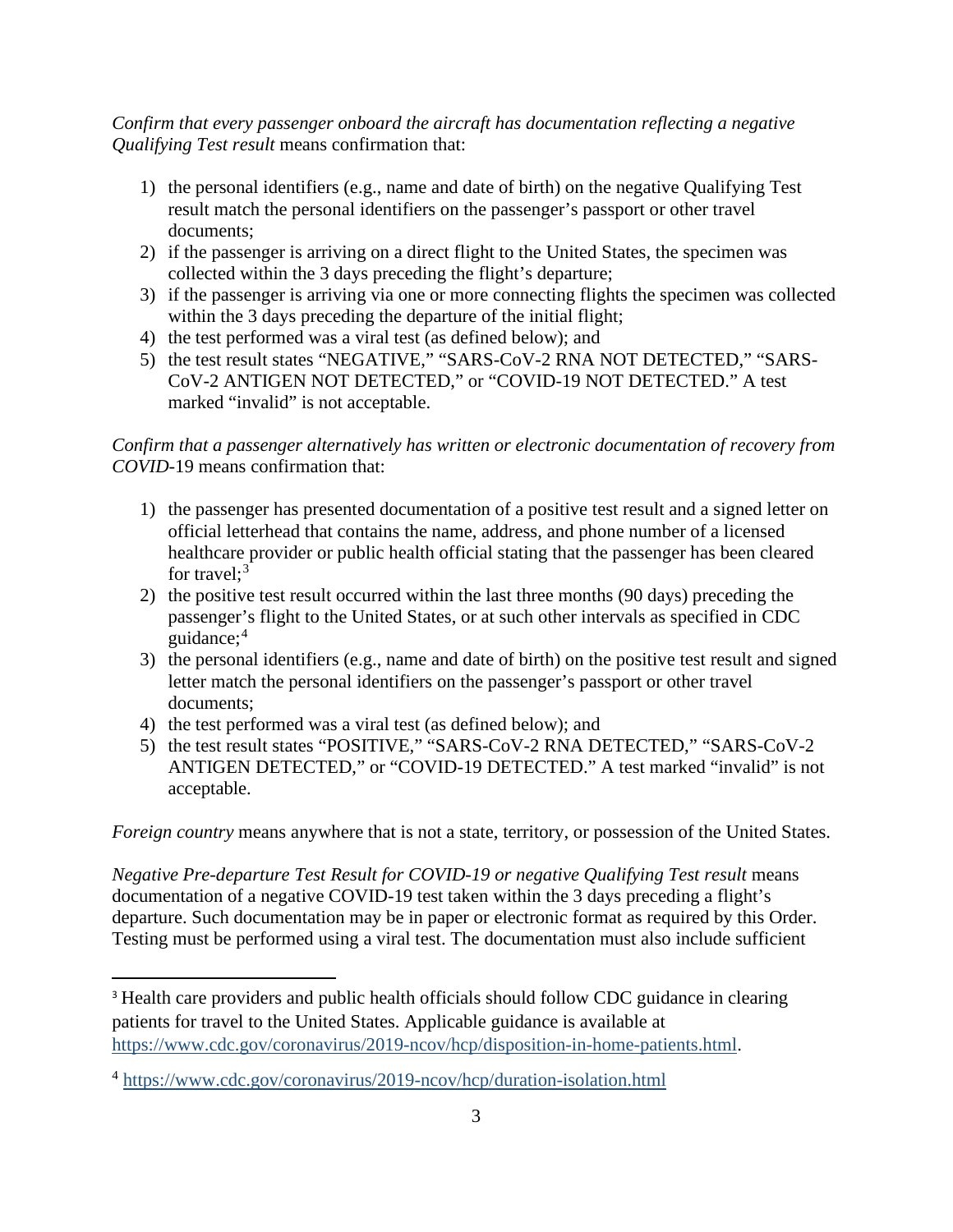verification information—such as the name and contact information for the laboratory or healthcare personnel who performed the test.

*Viral test* means a viral detection test for current infection (i.e., a nucleic acid amplification test or a viral antigen test) approved or authorized by the relevant national authority for the detection of SARS-CoV-2.

*United States* has the same meaning as "State" and "U.S. Territory" in 42 CFR 71.1(b).

## EXEMPTIONS:

The following categories of individuals and organizations are exempt from the requirements of this Order:

- Crew members of airlines or other aircraft operators provided that they follow industry standard protocols for the prevention of COVID-19 as set forth in relevant Safety Alerts for Operators (SAFOs) issued by the Federal Aviation Administration (FAA).<sup>[5](#page-3-0)</sup>
- Airlines or other aircraft operators transporting passengers with COVID-19 pursuant to CDC authorization and in accordance with CDC guidance. [6](#page-3-1)
- Federal law enforcement personnel on official orders who are traveling for the purpose of carrying out a law enforcement function, provided they are covered under an occupational health and safety program in accordance with CDC guidance. Those traveling for training or other business purposes remain subject to the requirements of this Order.
- U.S. Department of Defense (DOD) personnel, including military personnel and civilian employees, dependents, contractors (including whole aircraft charter operators), and other U.S. government employees when traveling on DOD assets, provided that such individuals are under competent military or U.S government travel orders and observing DOD precautions to prevent the transmission of COVID-19 as set forth in *Force Protection Guidance Supplement 14 - Department of Defense Guidance for Personnel Traveling During the Coronavirus Disease 2019 Pandemic* (December 29, 2020) including its testing guidance.

<span id="page-3-0"></span><sup>&</sup>lt;sup>5</sup>[https://www.faa.gov/other\\_visit/aviation\\_industry/airline\\_operators/airline\\_safety/safo/all\\_safos](https://www.faa.gov/other_visit/aviation_industry/airline_operators/airline_safety/safo/all_safos/media/2020/SAFO20009.pdf) [/media/2020/SAFO20009.pdf.](https://www.faa.gov/other_visit/aviation_industry/airline_operators/airline_safety/safo/all_safos/media/2020/SAFO20009.pdf) Airlines, aircraft operators, and their crew members may follow even stricter protocols for safety, including testing protocols.

<span id="page-3-1"></span><sup>&</sup>lt;sup>6</sup> Interim Guidance for Transporting or Arranging Transportation by Air into, from, or within the United States of People with COVID-19 or COVID-19 Exposure available at <https://www.cdc.gov/quarantine/interim-guidance-transporting.html>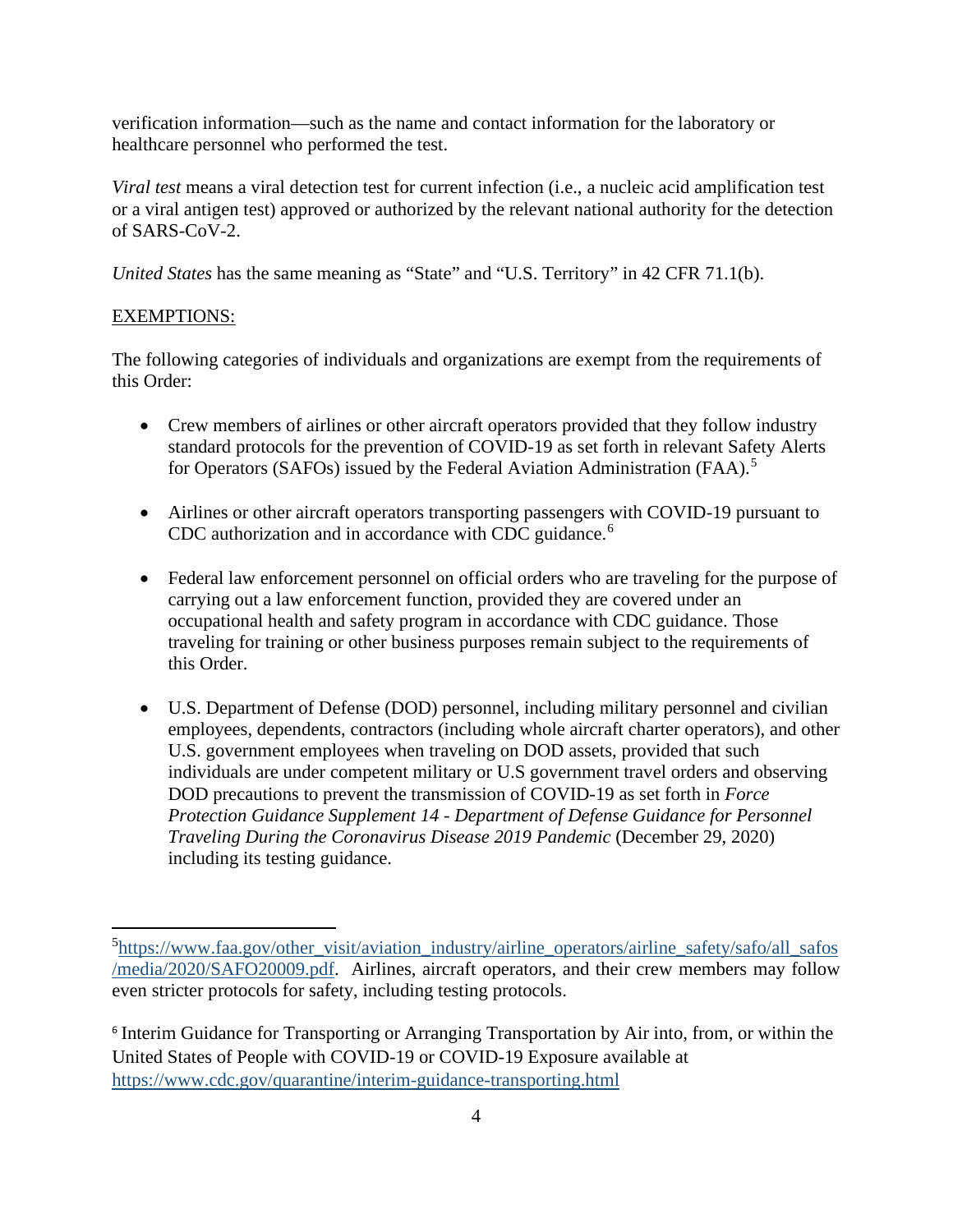• Individuals and organizations for which the issuance of a humanitarian exemption is necessary based on both 1) exigent circumstances where emergency travel is required to preserve health and safety (e.g., emergency medical evacuations) and 2) where predeparture testing cannot be accessed or completed before travel. Additional conditions may be placed on those granted such exemptions, including but not limited to, observing precautions during travel, providing consent to post-arrival testing, and/or self-quarantine after arrival in the United States, as may be directed by federal, state, territorial, tribal or local public health authorities to reduce the risk of transmission or spread.

#### BACKGROUND:

The COVID-19 pandemic has spread throughout the world. Individuals who travel may be at risk for exposure to SARS-CoV-2 before, during, and after travel. This could result in USbound travelers further spreading the virus to others during travel, upon arrival in the United States, and at their destinations.

Over the last few weeks, the United Kingdom (UK) has faced a rapid increase in COVID-19 cases in South East England, leading to enhanced epidemiological and virological investigations. On December 14, 2020, Public Health England announced that a new variant of SARS-CoV-2 had been identified across the southeast of England.[7](#page-4-0) Preliminary analysis in the UK suggests that this SARS-CoV-2 variant may be more transmissible than previously circulating variants, with an estimated potential to increase the reproductive number  $(R_0)$  by 0.4-0.7 or greater with an estimated increased transmissibility of up to 70 percent.<sup>[8](#page-4-1)</sup>

On December 19, 2020, in response to the emergence of the UK variant, the countries comprising the UK announced stricter measures to be applied from December 20 and over the coming weeks, with affected areas entering a 'Tier 4' level with movement restrictions within and between more and less heavily affected areas. These measures have included recommendations for residents of the most affected areas to restrict movements and travel, including international travel, outside of these areas. The government of Scotland announced a travel ban between Scotland and the rest of the UK. In addition, the Netherlands issued a travel ban from the UK effective through January 1, 2021, and Belgium temporarily halted flight and train travel from the UK. Other countries took similar measures to restrict travel from the UK.

A second new variant of SARS-CoV-2 was reported in the Republic of South Africa (RSA) on December 18, 2020, that also appears to spread more rapidly than earlier variants of the virus. The RSA variant is distinct from the UK variant but shares a mutation in the spike protein that appears to increase transmissibility. Since being identified, the new variant has spread inland from coastal regions of RSA and has become the predominant variant in some areas of the

<span id="page-4-0"></span><sup>7</sup> [https://www.gov.uk/government/news/phe-investigating-a-novel-variant-of-covid-19.](https://www.gov.uk/government/news/phe-investigating-a-novel-variant-of-covid-19)

<span id="page-4-1"></span><sup>8</sup> [https://www.ecdc.europa.eu/en/publications-data/threat-assessment-brief-rapid-increase-sars](https://www.ecdc.europa.eu/en/publications-data/threat-assessment-brief-rapid-increase-sars-cov-2-variant-united-kingdom)[cov-2-variant-united-kingdom.](https://www.ecdc.europa.eu/en/publications-data/threat-assessment-brief-rapid-increase-sars-cov-2-variant-united-kingdom)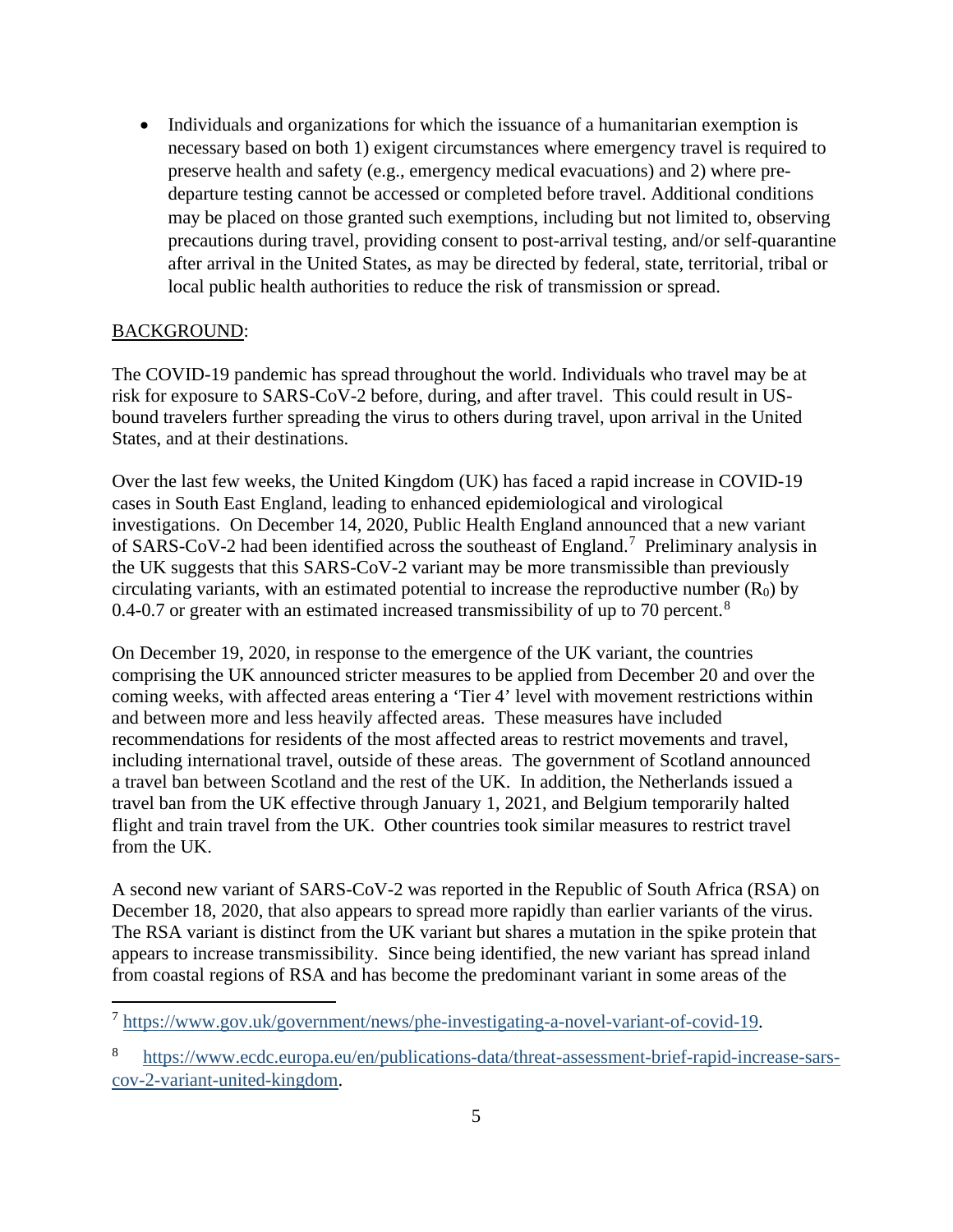country.

During December 21-26, 2020, several countries implemented restrictions on travel from South Africa, including China, El Salvador, Germany, Guatemala, Israel, Panama, Sudan, Switzerland, Turkey, and the UK. The Netherlands imposed a ban on travel from RSA on December 21 but lifted the ban for both the UK and RSA on December 23, stating that travelers will instead need to present a negative COVID-19 test result obtained within 72 hours of their scheduled arrival in the Netherlands, followed by 10 days of self-quarantine. On December 28, Japan imposed a ban on entry of all foreign nationals through the end of January 2021. On December 28, the Government of South Africa announced new restrictions on businesses and public movement. As of January 7, 2021, Canada requires air passengers 5 years of age or older to test negative for COVID-19 before arrival. On January 8, the United Kingdom announced a pre-departure testing requirement for all inbound international travelers with limited exceptions; a 10-day post-arrival quarantine will still be required.

On December 25, 2020, CDC issued an Order requiring proof of a negative Qualifying Test result for all airline passengers arriving from the UK to the United States. Since then, cases of the UK and RSA variants have been discovered in four Canadian provinces, including in individuals with no travel history indicating spread in Canada. The UK variant has also been found in at least 50 countries and the RSA variant has also been detected in at least 15 countries. The first case of the UK variant in the United States was found in Colorado on December 29, in an individual with no known travel history. On December 30, a second case was reported in California. Since then, the UK variant strain has accounted for 144 cases in 20 U.S. states. Another new variant strain of concern initially detected in South America in March 2020 has been detected in at least 19 countries on 5 continents through late December and has mutations in the spike protein that raise concerns of increased infectivity.

While it is known and expected that viruses constantly change through mutation leading to the emergence of new variants, these new variants have emerged at a time when numbers of new cases in the United States have continued to increase at alarming rates. Additional new virus variants are also likely to emerge as the virus continues to evolve and mutate. Accordingly, further action is needed to help mitigate the spread of these and other new virus variants into the United States.

Based on increased transmissibility and spread of these new variants of SARS-CoV-2, and to reduce introduction and spread of these and future SARS-CoV-2 variants into the United States, expanding current UK pre-departure testing requirements to all foreign countries and U.S. bound passengers is warranted. This approach to testing-based risk assessment has been addressed in CDC guidance and the Runway to Recovery guidance jointly issued by the Departments of Transportation, Homeland Security, and Health and Human Services.<sup>[9](#page-5-0)</sup> Testing for SARS-CoV-2 infection is a proactive approach and not dependent on the infecting strain.

<span id="page-5-0"></span><sup>9</sup> Runway to Recovery 1.1, December 21, 2020, available at <https://www.transportation.gov/briefing-room/runway-recovery-11>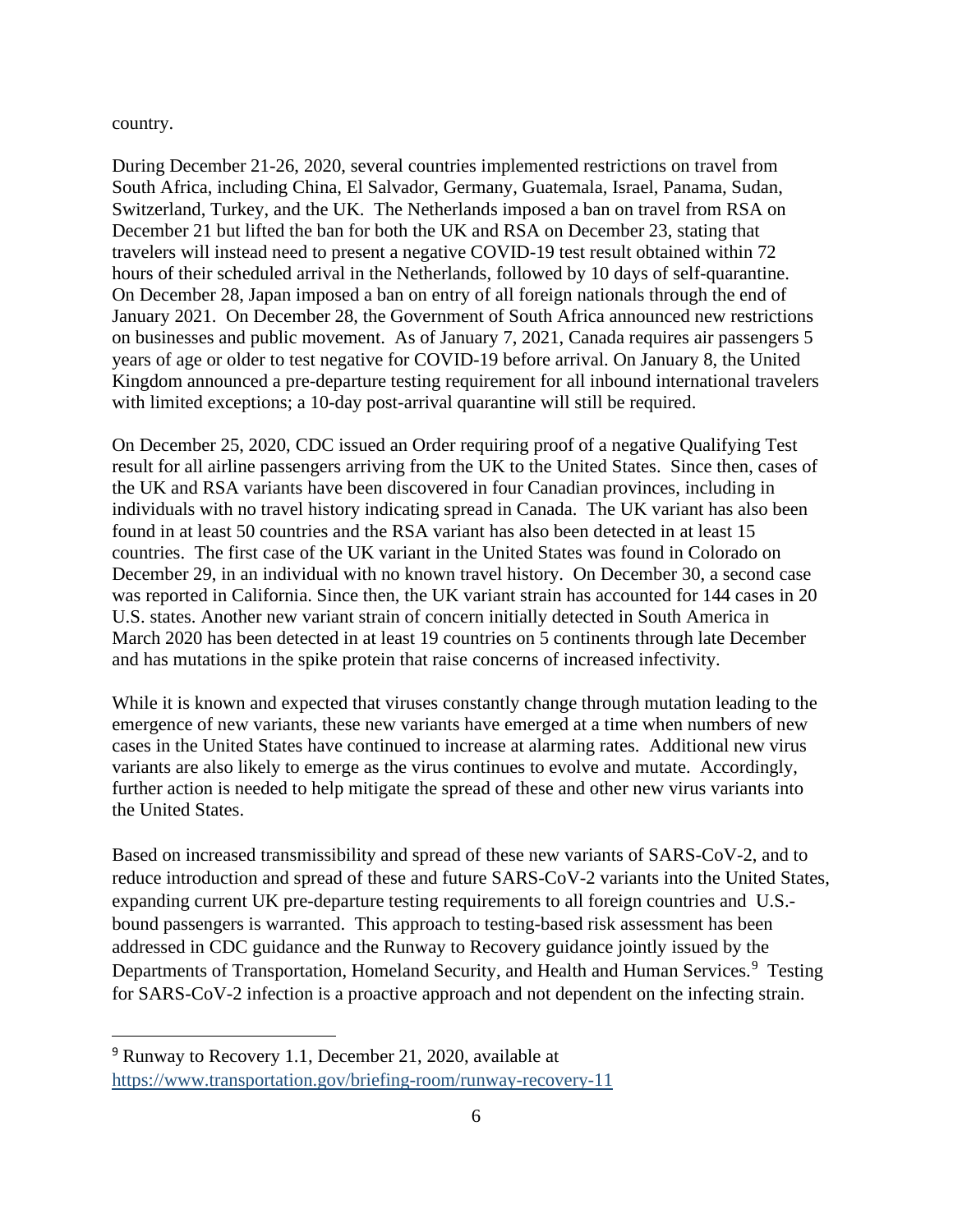Approximately 120 countries now use testing in some form to monitor risk and control introduction and spread. With case counts and deaths due to COVID-19 continuing to increase around the globe and the high proportion of infected people with asymptomatic or presymptomatic infections, the United States must take a dual approach to combatting the virus. This means concurrently mitigating and slowing the introduction and spread of SARS-CoV-2 and controlling transmission within U.S. communities that are currently being overwhelmed by a surge in infections, hospitalizations, and deaths.

Pre-departure testing may detect travelers infected with SARS-CoV-2 before they initiate their travel. CDC recommends viral testing and receipt of results  $1-3$  days<sup>[10](#page-6-0)</sup> before departure for international travelers, particularly those traveling long distances or passing through transportation hubs such as airports where social distancing may be challenging. CDC modeling indicates that pre-departure testing is most effective when combined with self-monitoring.<sup>[11](#page-6-1)</sup> Testing before departure results in the greatest reduction of transmission risk during travel when the specimen is collected close to the time of departure. Earlier testing (i.e., more than 3 days before travel) provides little benefit beyond what self-monitoring alone can provide.

For persons previously diagnosed with COVID-19 who remain asymptomatic after recovery, CDC does not recommended retesting within 3 months after the date of symptom onset (or the date of first positive viral diagnostic test if their infection was asymptomatic) for the initial SARS-CoV-2 infection.[12](#page-6-2) Persons who develop any symptoms of COVID-19 during this time period should not travel and seek care for testing and evaluation. This guidance may be updated as additional information about people who have recovered from COVID-19 becomes available.

Pre-departure testing does not eliminate all risk. However, when pre-departure testing is combined with other measures such as self-monitoring for symptoms of COVID-19, wearing masks, social distancing, and hand hygiene, it can make travel safer by reducing spread on conveyances, in transportation hubs, and at destinations. For international air travelers and others with higher risk of exposure, CDC additionally recommends a post-arrival test 3-5 days after arrival at destination, combined with self-monitoring and a 7-day period of staying home (or in a comparable location such as a hotel room) to further reduce the risk of translocating the virus into destination communities.<sup>[13](#page-6-3)</sup>

As cases of COVID-19 continue to rise across the globe and travel volume increases, routine predeparture testing of all U.S.-bound aircraft passengers is needed not only to reduce introduction

<span id="page-6-0"></span><sup>10</sup> [https://www.cdc.gov/coronavirus/2019-ncov/travelers/testing-air-travel.html.](https://www.cdc.gov/coronavirus/2019-ncov/travelers/testing-air-travel.html)

<span id="page-6-1"></span> $11$  Johansson MA, Wolford H, Paul P, et al. Reducing travel-related SARS-CoV-2 transmission with layered mitigation measures: Symptom monitoring, quarantine, and testing, *available at* [https://www.medrxiv.org/content/10.1101/2020.11.23.20237412v1.](https://www.medrxiv.org/content/10.1101/2020.11.23.20237412v1)

<span id="page-6-2"></span><sup>12</sup> <https://www.cdc.gov/coronavirus/2019-ncov/hcp/duration-isolation.html>

<span id="page-6-3"></span><sup>13</sup> <https://www.cdc.gov/coronavirus/2019-ncov/travelers/after-travel-precautions.html>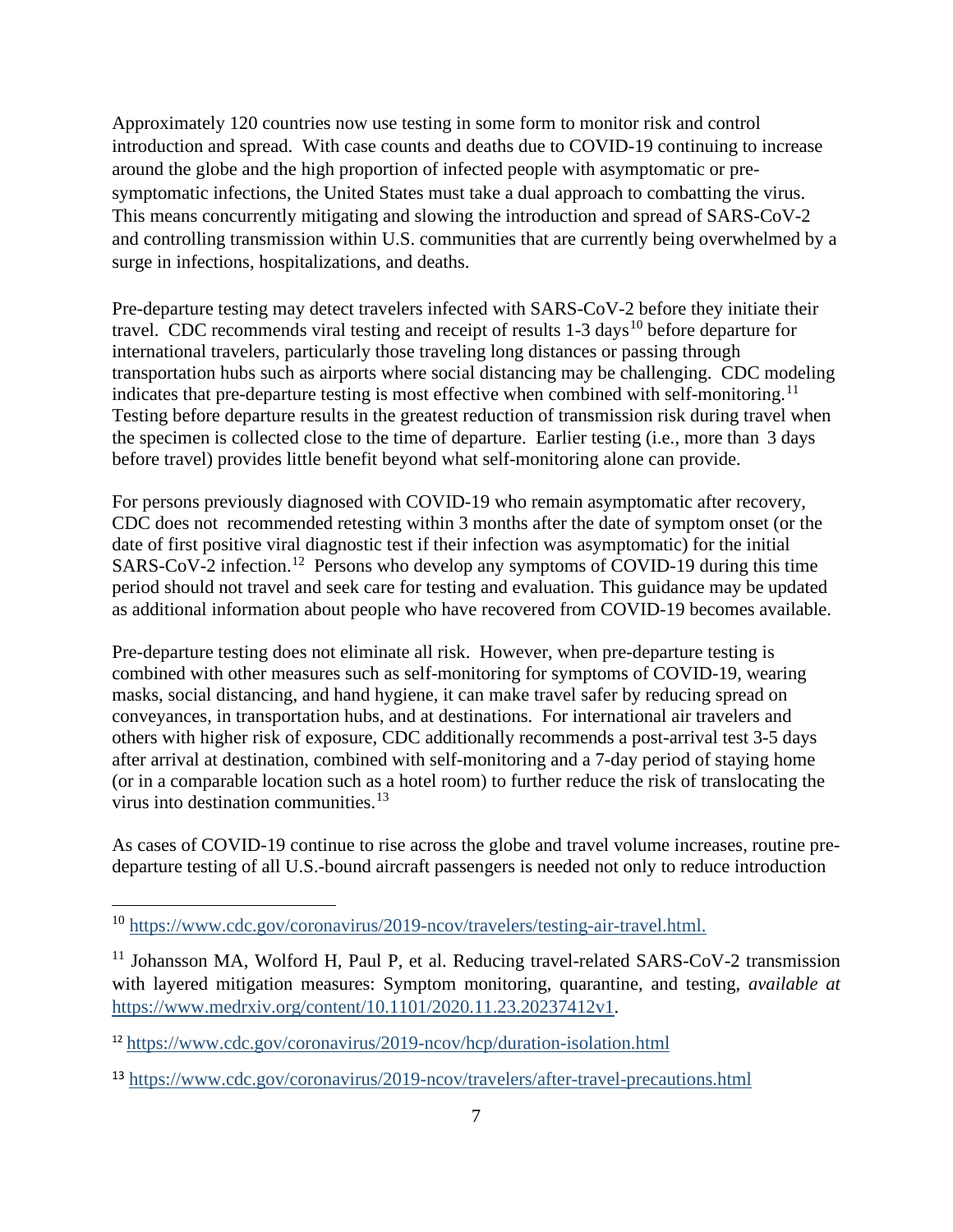of the two known SARS-CoV-2 variants from UK and RSA, but also future variants that might be more transmissible and cause more severe illness.

# ACTION:

For these reasons, I hereby determine that passengers covered by this Order are at risk of transmitting the new SARS-CoV-2 virus variants or other potential variants and that requiring such passengers to demonstrate either negative COVID-19 test results or recovery from COVID-19 after previous SARS-CoV-2 infection is needed as a public health measure to protect the health of fellow travelers and U.S. communities.

#### 1. Requirements for Airlines & Other Aircraft Operators

Any airline or other aircraft operator with passengers arriving into the United States from a foreign country, for each passenger onboard the aircraft arriving into the United States, shall —

- a. Verify that each passenger has attested to having received either a negative Qualifying Test result or to recovery from COVID-19 after previous SARS-CoV-2 infection and clearance to travel. Airlines or other aircraft operators must retain a copy of each passenger attestation for 2 years. The attestation is attached to this order as Attachment A.
- b. Confirm that each passenger aged 2 years or older has documentation of a negative Qualifying Test result or Documentation of Recovery from COVID-19.
- c. Not board any passenger without verifying the attestation and confirming the documentation as set forth in 1.a-b.

Any airline or other aircraft operator that fails to comply with section 1, "Requirement for Airlines & Other Aircraft Operators," may be subject to criminal penalties under, *inter alia*, 42 U.S.C. 271 and 42 CFR 71.2, in conjunction with 18 U.S.C. 3559 and 3571.

## 2. Requirements for Aircraft Passengers

Any aircraft passenger departing from any foreign country with a destination in the United States shall —

a) Provide an attestation to the CDC, through the airline or other aircraft operator, of having received a negative Qualifying Test result or of recovery from COVID-19 after previous SARS-CoV-2 infection and clearance to travel. The attestation is attached to this order as Attachment A. Unless otherwise permitted by law, a parent or other authorized individual should attest on behalf of a passenger aged 2 to 17 years. An authorized individual may attest on behalf to any passenger who is unable to attest on his or her own behalf (e.g., by reason of physical or mental impairment).